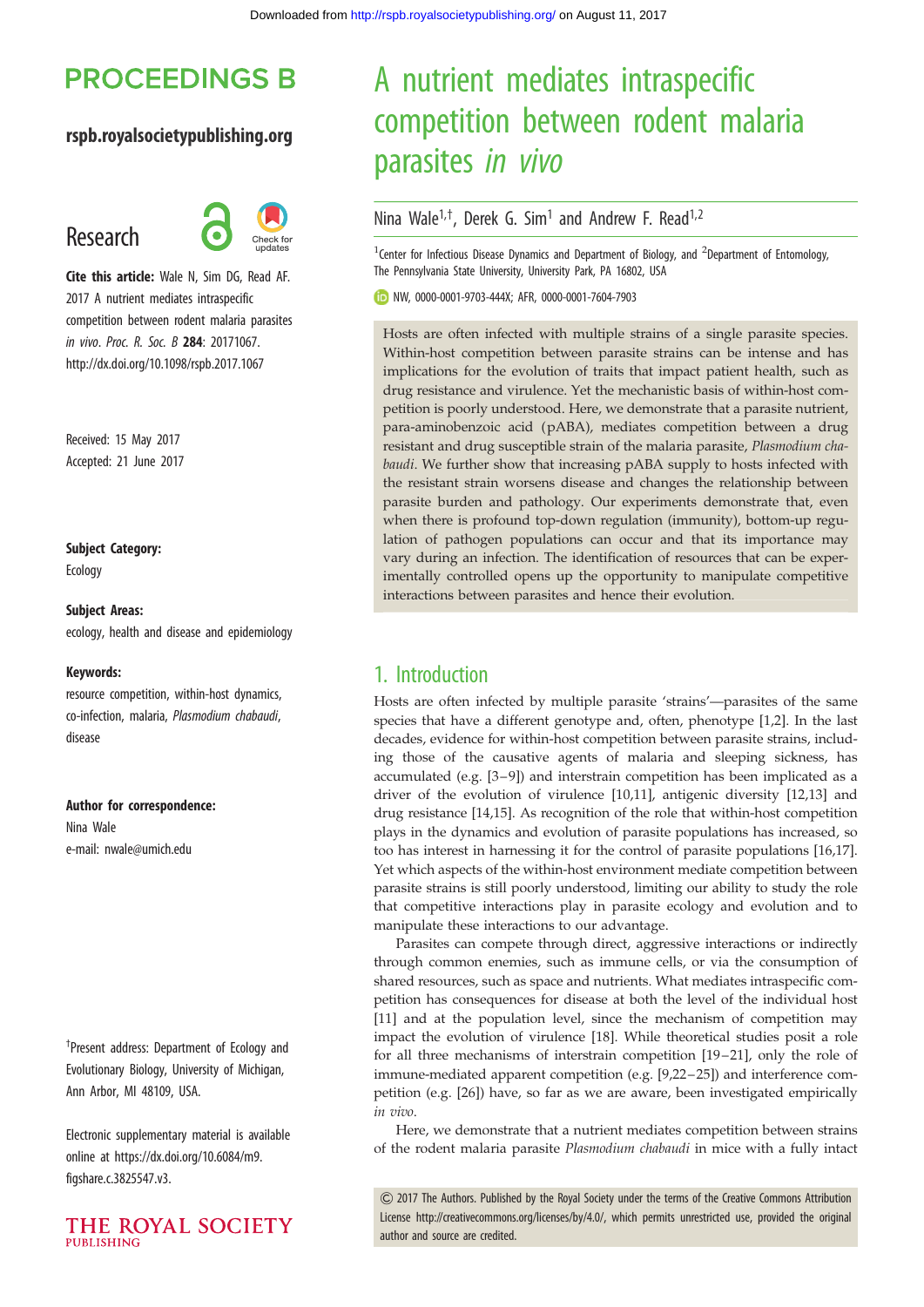#### <span id="page-1-0"></span>Table 1. Number of mice in each experimental treatment.

|                                      | pABA treatment |      |        |                |
|--------------------------------------|----------------|------|--------|----------------|
|                                      | nıan           | dium | low    | unsupplemented |
| single infections $(AS_{pyr}$ alone) |                |      | 5 (1ª) |                |
| mixed infections $(AJ + ASpyr)$      |                |      |        |                |

<sup>a</sup>Mice removed from all analyses as they were inoculated with fewer parasites than intended.

b<br>Mice died. The dynamics of infections of each individual mouse can be found in the electronic supplementary material, figures S1 and S2.

immune system and investigate the consequences of resource abundance and the intensity of within-host competition for host health. Plasmodium parasites require folate for pyrimidine synthesis and methionine metabolism [\[27](#page-6-0)] and, unlike their mammalian hosts who acquire folate from their diet, are able to synthesize it from 6-hydroxymethyl-7,8-dihydropterin pyrophosphate and para-aminobenzoic acid (pABA) [\[28](#page-6-0)]. In vivo, pABA limits the growth of several species of malaria parasites [\[29](#page-6-0)–[33\]](#page-6-0), including the rodent malaria parasite P. chabaudi, which is used as a model of human malaria infection. As a result, experimental animals in studies of P. chabaudi are routinely supplemented with pABA [[34,35](#page-6-0)]. Here, we investigate the impact of pABA concentration on the intensity of competition between two genetically distinct strains of P. chabaudi, AJ and  $AS<sub>ovr</sub>$ . Competition between these strains is well characterized and asymmetrical: in mice inoculated with the two strains at the same time, AJ strongly suppresses  $AS<sub>pyr</sub>$ ;  $AS<sub>pyr</sub>$  has little to no effect on AJ [\[4,5,36,37\]](#page-6-0). The pABA requirements of AJ and  $AS<sub>ovry</sub>$  by contrast, have not been studied. We show that the intensity of competition between these strains of P. chabaudi in the period before they are cleared by the immune system varies over a gradient of pABA supply and that resource availability changes the relationship between parasite burden and pathology.

## 2. Material and methods

Hosts were female six- to eight-week-old C57BL/6 J mice, maintained on 5001 Laboratory Rodent Diet (LabDiet, USA). pABA was administered to mice via drinking water at a concentration of 0.05% (high treatment), as is standard in experiments involving rodent malaria [\[34,35](#page-6-0)], 0.01% (medium treatment), 0.005% (low treatment) or 0% (unsupplemented treatment). Ten mice were assigned to each pABA treatment: five were infected by intraperitoneal injection with  $10<sup>6</sup>$  parasites of the pyrimethamine resistant AS44p strain (hereafter,  $AS<sub>pyr</sub>$ ), five with  $10^6$   $AS<sub>pyr</sub>$  and  $10<sup>6</sup>$  parasites of the pyrimethamine susceptible AJ strain for a total of eight treatments, each containing five mice as replicates (table 1). We used a higher total density of parasites in the competition treatment (i.e. an additive experimental design) because we wanted to determine the change in performance of a focal strain  $(AS<sub>pyr</sub>)$  when a competitor  $(AJ)$  is present [[38](#page-6-0)].

Infections were monitored daily from days 3 to 21 post-inoculation (PI), the period during which parasites are consistently detectable by quantitative PCR (qPCR) [\[36\]](#page-6-0). Each day,  $7 \mu l$  of blood was taken from the tail:  $2 \mu l$  for the immediate quantification of red blood cell (RBC) density via flow cytometry (Beckman Coulter) and  $5 \mu l$  for the quantification of parasite density by qPCR, using methods previously described [[39,40\]](#page-6-0). The  $5 \mu l$  blood sample was centrifuged at 13 000g for 1 min, the supernatant removed, and the remaining blood pellet stored in citrate saline at  $-80^{\circ}$ C, prior to analysis. As an additional measure of morbidity, mouse weight was measured. Experiments were conducted in accordance with the protocol approved by the Institutional Animal Care and Use Committee of the Pennsylvania State University (permit number 44512).

Statistical analysis was performed using R [\[41\]](#page-6-0). For each mouse, we calculated total parasite density, total RBC density and total weight, the cumulative sum of these measures over time. Plasmodium chabaudi parasites reproduce synchronously every 24 h, so that integrating across time gives the total number of parasites produced during that time period. All measurements of parasite density were  $log_{10}$  transformed prior to analysis. Since the variance in total parasite density changed systematically with pABA treatment, we analysed total parasite density using generalized least-squares (GLS) models with pABA treatment specified as a variance covariate, following [\[42\]](#page-6-0). The temporal dynamics of infections were analysed using linear mixed effects (LME) models following [\[42](#page-6-0)–[44\]](#page-6-0), with day fitted as a factor to allow for nonlinearity in infection dynamics, individual mouse fitted as a random effect, a corAR1 autocorrelation structure fitted to correct for temporal autocorrelation and a variance structure that accounted for changes in residual variance in parasite density between days. To tease apart the effect of pABA on the dynamics of competition, post hoc analysis was performed using the lsmeans package [\[45\]](#page-7-0). The impact of pABA on the growth rate of the parasite population was similarly analysed. Since the growth rate of parasite populations in some mice had slowed by the fifth day, only data from days 3 and 4 were used for the analysis of initial replication rate. Both GLS and LME models were fitted using the nlme package [\[46](#page-7-0)]. Model simplification was performed by sequentially dropping the least significant term, until all terms were significant. Least significant terms were identified using likelihood ratio tests, for GLS and LME models, and F-tests for standard linear regression models.

Three mice received a smaller number of parasites than was intended and were removed from all analyses (table 1; electronic supplementary material, figures S1 and S2). All mice in the high pABA mixed infection treatment eventually succumbed to infection and day 8 was the last day on which all mice were alive. The effect of pABA concentration on the magnitude of competitive suppression was therefore assessed during the period between days 3 and 8 PI, using data from all treatment groups, and then again during the period from days 3 to 21 PI, with the high pABA treatment excluded.

## 3. Results

## (a) Parasite dynamics in single infections

In mice infected with AS<sub>pyr</sub> alone, pABA supplementation increased both the growth rate and total size of  $AS<sub>pyr</sub>$  infections [\(figure 1](#page-2-0); electronic supplementary material, figure S3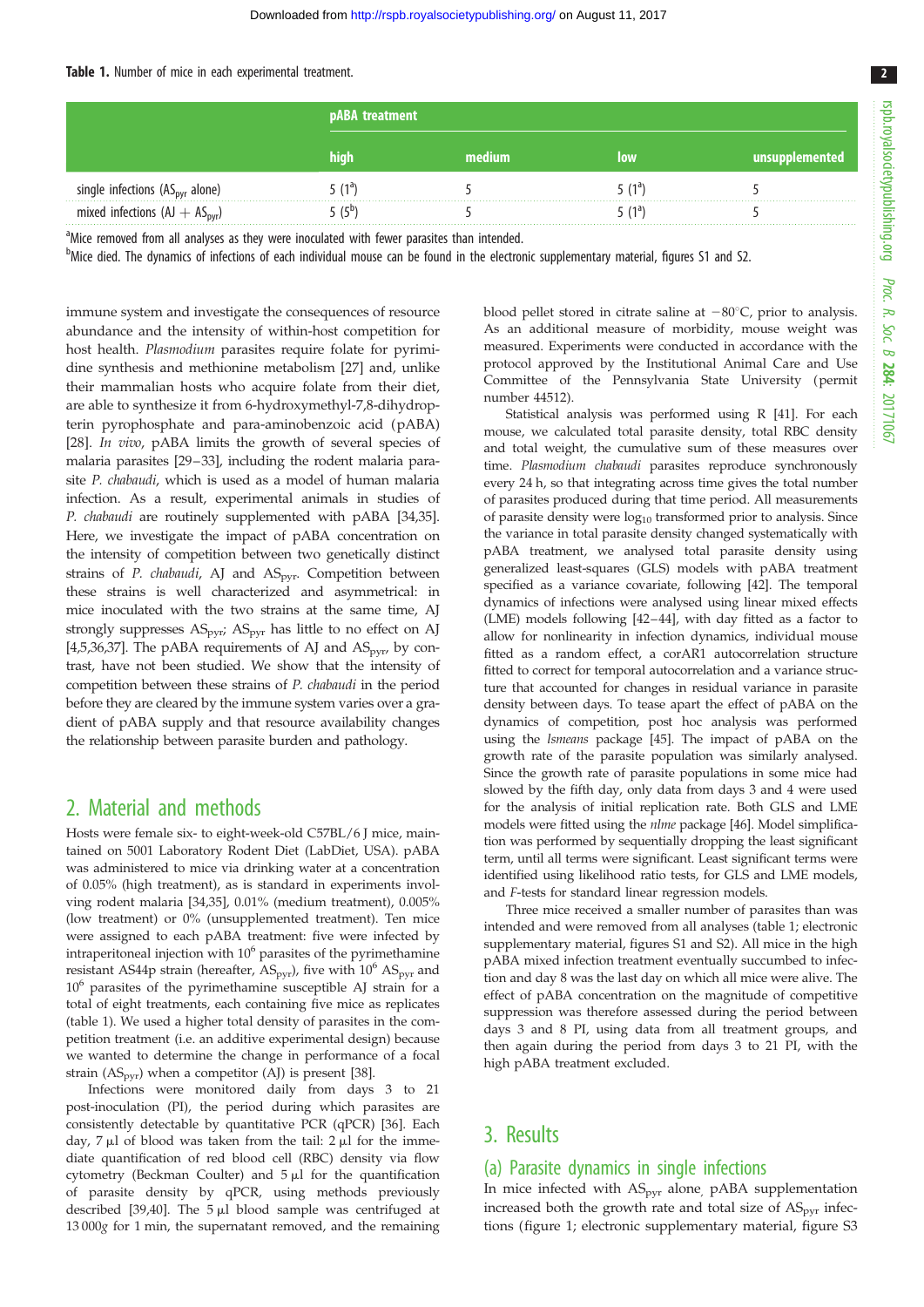3

<span id="page-2-0"></span>

Figure 1. pABA is a limiting resource for  $AS<sub>pyr</sub>$ . Infection dynamics of single infections of  $AS<sub>nvr</sub>$  in unsupplemented (blue), low (green), medium (pink) and high (orange) pABA treatments. Each line represents the dynamics of infection in an individual mouse.  $n$  specifies the number of mice plotted and included in the analysis. The star represents the number of parasites that were inoculated and the time at which they were administered; the dot the density of parasites detected in an instance when parasites were not detected the day before or after. Inset shows the infection kinetics between days 3 and 4.

solid circles, total density pABA  $\chi^2$  = 22, p < 0.001, growth rate  $\chi^2$  = 16, p = 0.001). AS<sub>pyr</sub> grew almost twice as fast in the high pABA treatment as in the unsupplemented treatment. The kinetics of infections were also altered by pABA treatment (figure 1, *parasite density* day  $\times$  pABA  $\chi^2_{54} = 177$ ,  $p$   $<$ 0.001). After their peak, parasite densities declined continuously in the unsupplemented treatment; by contrast, in the  $pABA$  supplemented treatments the density of  $AS<sub>pvr</sub>$ increased or plateaued during the post-peak phase, causing a hump in the infection dynamics.

### (b) Parasite dynamics in mixed infections

In mice with mixed infections,  $AS<sub>pyr</sub>$  was competitively suppressed by AJ, irrespective of pABA treatment ([figure 2](#page-3-0); electronic supplementary material, figure S3). Both the dynamics and intensity of competition varied with pABA treatment in the period when all mice were alive [\(figure 2](#page-3-0); parasite density day  $\times$  pABA  $\times$  competition  $\chi^2_{15} = 80$ ,  $p <$ 0.001), though the significance of pABA's impact on the intensity of competition, as measured by the change in total infection size in mixed versus single infections, was sensitive to the inclusion of a particular mouse (electronic supplementary material, figure S3 days 3–8, *total density*  $pABA \times$ competition excluding 'outlier'  $\chi_3^2 = 14$ ,  $p < 0.01$ ; including 'outlier'  $\chi_3^2 = 6.6$ ,  $p = 0.09$ ). This mouse apparently received fewer parasites than its treatment-mates (electronic supplementary material, figure S2). AJ did not impact the initial growth rate of  $AS<sub>pyr</sub>$  [\(figure 2,](#page-3-0) inset growth rate

competition  $\chi_3^2 = 1$ ,  $p = 0.8$ ) but shortened the time it took for  $AS<sub>pyr</sub>$  to reach its peak density and reduced the peak's magnitude, most markedly in the unsupplemented treatment ([figure 2\)](#page-3-0).  $AS<sub>pyr</sub>$  experienced significant competitive suppression in the unsupplemented and high pABA treatments sooner than in the low or medium treatments (day 6 versus day 7, [figure 2\)](#page-3-0). In this initial phase of the infection, competitive suppression was most intense in the high pABA treatment (electronic supplementary material, figure S3).

The dynamics of competition continued to be impacted by pABA supplementation in the mice that survived ([figure 2;](#page-3-0) days 3–21 *parasite density*, day  $\times$  pABA  $\times$  competition  $\chi^2_{36} = 110$ ,  $p < 0.001$ ; total density pABA  $\times$  competition  $\chi_3^2 = 5.4$ ,  $p = 0.07$ ). Between days 7 and 9, when the density of ASpyr was declining in all treatments, competitive suppression was strongest in the unsupplemented treatment.  $AS<sub>ovr</sub>$ was competitively excluded by AJ sooner in the unsupplemented treatment than in the supplemented treatments ([figure 2\)](#page-3-0). In the supplemented treatments, the presence of AJ resulted in the disappearance of the post-peak hump that was observed in single infections.

The size of AJ infections in mice with mixed infections was unaffected by pABA supplementation (electronic supplementary material, figure S4, total density days 3-8 pABA  $F_{3,15} = 1.7$ ,  $p = 0.2$ , total density days 3-21  $F_{2,11} = 1$ ,  $p = 0.4$ ).

## (c) Virulence of infections

Disease severity was worsened by pABA supplementation, particularly in singly-infected mice ([figure 3](#page-4-0)). Disease was more severe in mice with mixed infections of  $AS<sub>ovr</sub>$  and AJ ([figure 3\)](#page-4-0) and especially so in the high pABA treatment, where all of the mice died ([table 1\)](#page-1-0). In the remaining treatments, pABA supplementation worsened anaemia in singly-infected mice but not mice co-infected with  $AS<sub>ovr</sub>$ and AJ (figure  $3a,b$ , total RBC density  $pABA \times$  competition  $F_{2,22} = 6.4$ ,  $p < 0.01$ ; minimum RBC density;  $F_{2,22} = 10$ ,  $p$ <0.001). Mice supplemented with pABA experienced more acute weight loss, irrespective of whether they were co-infected (figure  $3c$ ,d minimum weight pABA  $\times$  competition  $F_{2,22} = 2.7$ ,  $p = 0.09$ , minimum weight pABA  $F_{2,24} = 6$ ,  $p <$ 0.01), but they did not lose more weight overall (total weight pABA  $F_{2,24} = 0.8$ ,  $p = 0.5$ ).

The trajectory that mice took through 'disease space' [[47,48\]](#page-7-0) was affected by pABA [\(figure 4\)](#page-5-0). Plotting time series data from experimental infections in health by microbe space helps to illuminate the (changing) relationship between pathology and pathogen burden and, in particular, the phase of the infection when the host is recovering [[47\]](#page-7-0). Plasmodium chabaudi infected mice supplemented with the standard, high concentration of pABA, take a typical loop through pathogen-symptom 'space': mice initially remain healthy as parasite densities increase; as parasite densities reach their peak, mice begin to sicken; eventually, after parasite densities begin to fall, mice enter a recovery phase characterized by a reduction in both symptoms and parasite densities [\(figure 4](#page-5-0), orange line; [\[48\]](#page-7-0)). In mice infected with  $AS<sub>pyr</sub>$  only pABA supplementation altered the relationship between parasite density and pathology: mice were more anaemic for a given parasite density during the first 10 days of infection and subsequently recovered to baseline red cell densities less rapidly than did unsupplemented mice ([figure 4](#page-5-0)a). Mice supplemented with pABA recovered from infection differently from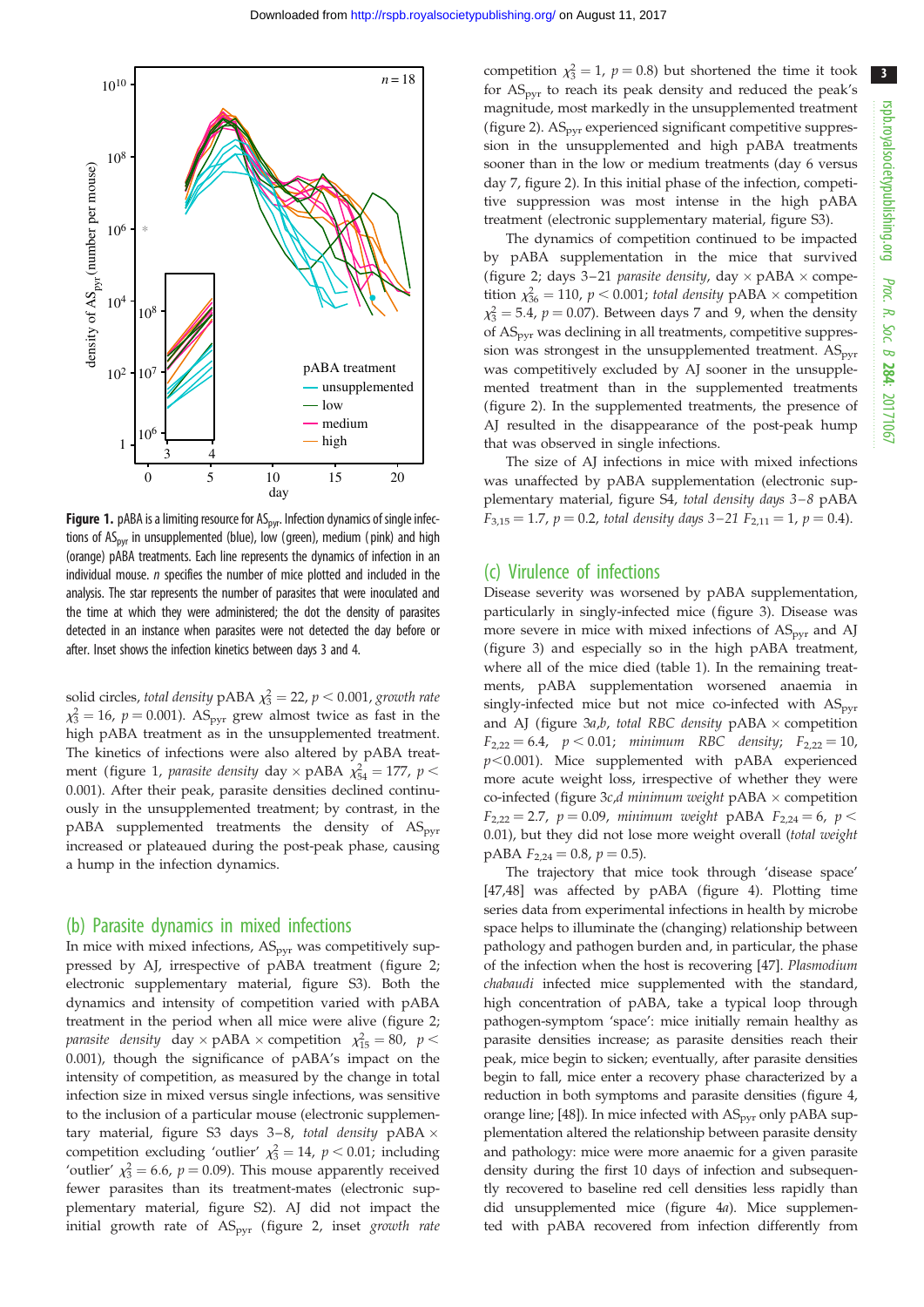<span id="page-3-0"></span>

Figure 2. pABA mediates competition between AS<sub>pyr</sub> and AJ. Dynamics of AS<sub>pyr</sub> alone (solid lines) and in competition with AJ (dashed lines) in unsupplemented (blue), low (green), medium (pink) and high (orange) pABA treatments. Each line represents the dynamics of infection in a single mouse. The dynamics of AS<sub>pyr</sub> in competition in the high pABA treatment (dashed, orange lines) are attenuated because the mice died. Note that, in mixed infections, AJ was detectable until the end of the time series in the majority of mice (see the electronic supplementary material, figures S2 and S4). n specifies the number of mice plotted and included in the analysis of parasite dynamics. Stars represent the number of parasites inoculated and the time at which they were administered. Dots indicate the density of parasites detected on a particular day in instances where parasites were not detected the day before or after. Insets show the infection kinetics between days 3 and 4. (Online version in colour.)

unsupplemented mice ([figure 4](#page-5-0)a), recovering from anaemia before parasites numbered below 10 million. Similar patterns were seen for weight loss [\(figure 4](#page-5-0)b). In mixed infections, the impact of pABA treatment on the trajectories through disease space was much less pronounced (electronic supplementary material, figure S5b,d).

## 4. Discussion

Despite considerable interest in within-host interactions between parasite strains and their evolutionary consequences (e.g. [\[1,7,17](#page-6-0)[,49\]](#page-7-0)), and a slew of studies demonstrating that within-host competition occurs (e.g. [\[3](#page-6-0)–[9](#page-6-0)]), the role of resources in mediating intraspecific competition has largely been the subject of speculation. Here, we experimentally demonstrate that pABA can mediate competition between strains of P. chabaudi, a biomedically relevant experimental system.

In single infections, pABA supplementation had a positive but saturating impact on the growth of  $AS<sub>pyr</sub>$  consistent with its role as a limiting resource for  $AS<sub>pyr</sub>$  [\[50](#page-7-0)] [\(figure 1](#page-2-0); electronic supplementary material, figure S3). As malaria parasites use pABA for the production of pyrimidines for DNA synthesis [\[27](#page-6-0)], it seems probable that pABA supplementation promotes the growth of  $AS<sub>ovr</sub>$  by increasing the numbers of offspring (merozoites) produced rather than reducing their susceptibility to immunity or the capacity to invade RBCs (in which parasites replicate). It is notable that, even in mixed infections, pABA did not alter the size of AJ infections (electronic supplementary material, figure S4). In several malaria parasite species, parasites resistant to pyrimethamine, like  $AS<sub>pyrr</sub>$ require more pABA for growth than drug susceptible parasites, like AJ, [[30](#page-6-0),[32](#page-6-0),[51](#page-7-0)] possibly owing to the reduced capacity of pyrimethamine resistant parasites to acquire folate from molecules other than pABA [[52](#page-7-0)]. Our data suggest that  $AS<sub>pyr</sub>$  and AJ have similarly asymmetrical pABA requirements.

The asymmetrical resource requirements of AJ and  $AS<sub>ovr</sub>$ could explain why, during the first 8 days of the infection,  $AS<sub>nyr</sub>$  experienced competitive suppression more intensely in the high pABA treatment than in the other treatments (figure 2; electronic supplementary material, figure S3). This counterintuitive observation mirrors the finding in plant communities that the intensity of competition increases with environmental fertility and productivity [[53](#page-7-0),[54](#page-7-0)]. The withinhost environment of mice supplemented with low or medium concentrations of pABA may be one in which AJ and  $AS<sub>pyr</sub>$ weakly interact: pABA concentrations are high enough that AJ's use of pABA does not strongly affect  $AS<sub>ovr</sub>$ , but  $AS<sub>ovr</sub>$ remains primarily limited by pABA. In mice supplemented with a high concentration of pABA, however,  $AS<sub>ovr</sub>$  is freed from pABA limitation and may begin to compete with AJ over access to other resources, such as RBCs, or via immunemediated apparent competition, and so competition is more intense. It is possible that even in the unsupplemented treatment, pABA is not the substrate over which AJ and  $AS<sub>pyr</sub>$  are directly competing—if, for example, pABA is not at a concentration limiting to AJ in unsupplemented mice. It has been suggested that there is a threshold population size below which parasites cannot escape the impact of immune killing [[55](#page-7-0)]. The performance of  $AS<sub>ovr</sub>$  in unsupplemented mice may be so poor that its population does not exceed this threshold, so that it suffers from intense immune-mediated apparent competition in unsupplemented mice. Of course, both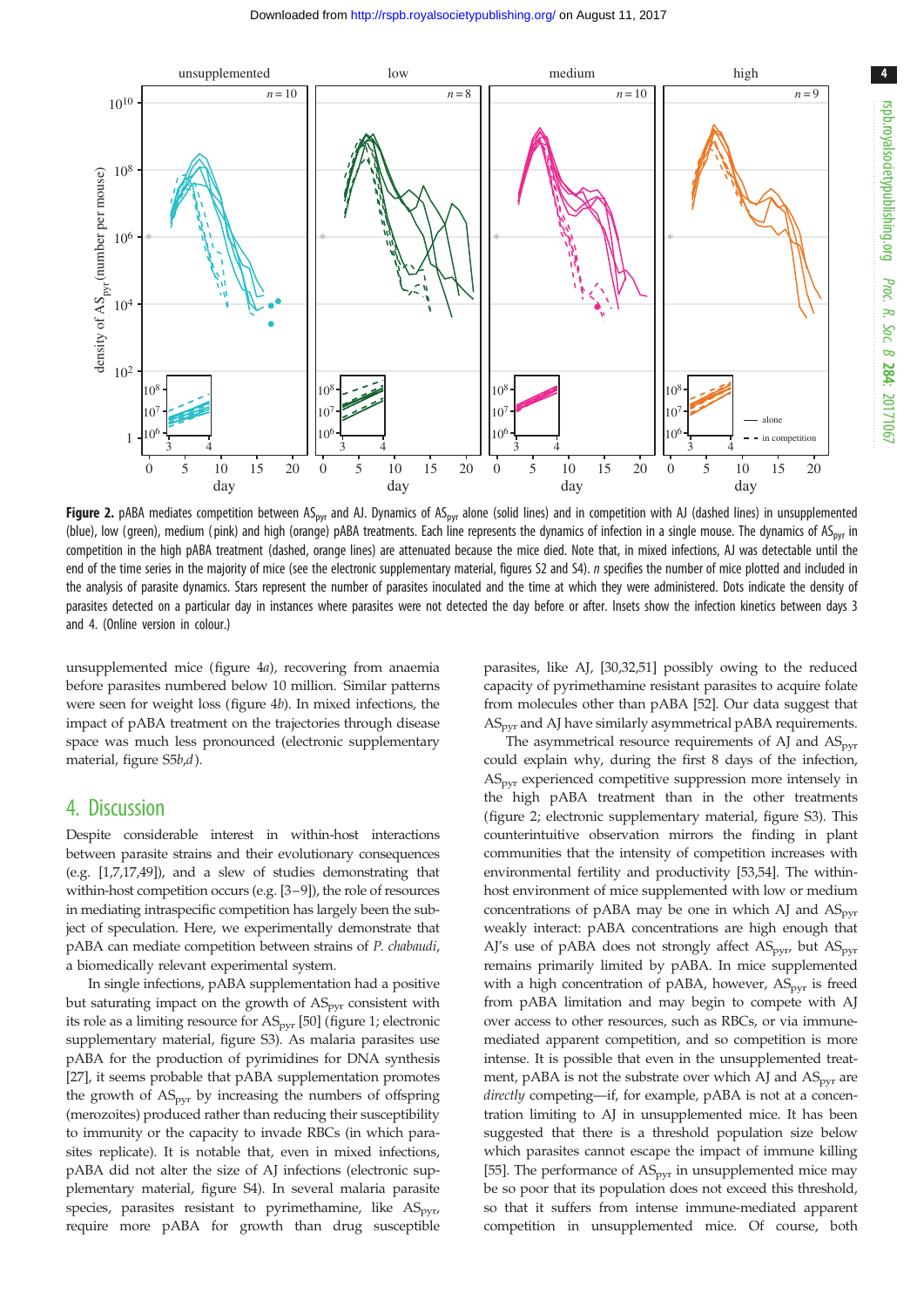<span id="page-4-0"></span>

**Figure 3.** pABA supplementation increases the severity of disease. Dynamics of red blood cells (RBCs) (a,b) and weight (c,d) in individual mice infected with AS<sub>pyr</sub> alone ( $a$ ,c) or with both AS<sub>pyr</sub> and AJ ( $b$ ,d) and given unsupplemented (blue) water or water supplemented with a low (green), medium (pink), or high (orange) concentration of pABA. Insets show the best-fit model estimates of the mean minimum RBC density  $(a, \text{ inset})$  and minimum weight  $(c, \text{ inset})$  of mice in the single infection (filled circles) and mixed infection (open circles) treatments. Error bars show the 95% confidence intervals around these estimates. *n* specifies the number of mice plotted and included in the analysis.

immune-mediated competition and competition for pABA could be operating simultaneously.

Indeed, our data show that bottom-up and top-down forces can jointly regulate the population dynamics and competitive interactions of parasites and that the relative importance of these regulatory forces can change during an infection. The dynamics of P. chabaudi infections have been the focus of much theoretical attention (e.g. [\[20,](#page-6-0)[55](#page-7-0) – [62\]](#page-7-0)). While it is generally accepted that the immune response is responsible for the post-peak control of malaria infections [[20](#page-6-0)[,55](#page-7-0),[57,63](#page-7-0) – [65](#page-7-0)], there has been intense debate about the forces that regulate the dynamics of parasite populations prior to their clearance. Both RBC availability and the immune response have been invoked to explain the growth rate and peak density of infections [[20,](#page-6-0)[55](#page-7-0),[57,59](#page-7-0)]; similarly, differences in the way that strains interact with the immune response or RBCs have been proposed to explain the dynamics of interstrain competition [\[20](#page-6-0),[59,61\]](#page-7-0). The hypothesis that RBCs mediate interstrain competition has gone untested while the role of immunemediated apparent competition has received mixed empirical support [[22,23](#page-6-0)]. Our data represent, to our knowledge, the first experimental demonstration that resource availability determines the growth rate, size and timing of peak density of malaria infections and the intensity of interstrain

competition between parasite strains. These data suggest that resources may play a vital role in determining the dynamics of malaria infections prior to the onset of adaptive immunity, which is responsible for the clearance of infection. Rarely have models that focus on a single dimension of the niche been sufficient to explain either the dynamics or diversity of non-parasitic populations; given the complexity of the within-host environment it would be surprising if they sufficed to explain all infection dynamics. Our work attests to the use of broadening our conception of the parasite niche beyond the two axes of target cells and immunity.

That the relationship between parasite burden and disease changes with pABA supplementation (figure 4), suggests that resource supply may not only act in concert with immunity or other resources to govern infection dynamics, but may also change the nature or role of these other regulatory factors. Supplementation of pABA causes an increase in the severity of disease associated with a given number of parasites in the first 10 days of infection (tolerance [[66](#page-7-0)]), a qualitative shift in the process of recovery from infection ( [figure 4\)](#page-5-0) and a hump in the infection dynamics in the post-peak period (figure 1), during which the dynamics of infection are thought to be governed by the immune system [[20](#page-6-0)[,55,57,63](#page-7-0) – [65](#page-7-0)]. It is unlikely that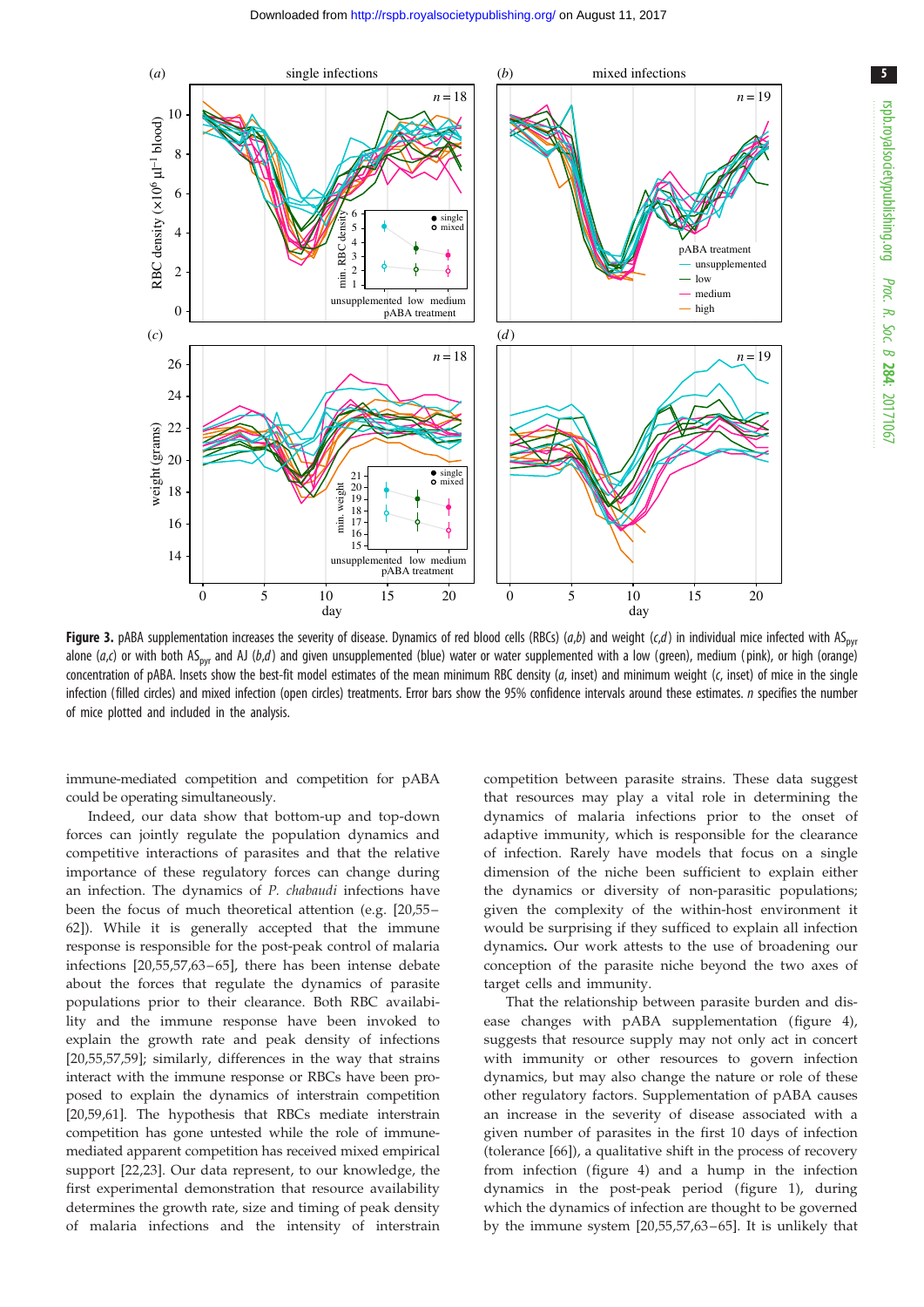<span id="page-5-0"></span>

Figure 4. pABA supplementation alters the relationship between pathogen burden and disease in single infections. The relationship between parasite density and red blood cell (RBC) density (a) and parasite density and weight (b) through time in mice infected with  $AS<sub>pyr</sub>$  only and given unsupplemented (blue) water or water supplemented with a low (green), medium ( pink), or high (orange) concentration of pABA. Means and standard errors on each day, in each treatment, are connected by straight lines to form the trajectory. Numbers indicate the day of infection. Stars represent where in parasite-health space mice were on day 0.

pABA has a direct impact on the host's response to infection, since mice do not require it [[67](#page-7-0)] and removing pABA from the host's diet has a similar impact on parasite growth in intact mice as in immune-deficient mice [[33](#page-6-0)]. Instead, by altering parasite traits (i.e. growth rate) to which the host responds, pABA supplementation could cause a qualitative change in the host immune or erythropoietic response. pABA supplementation may indirectly cause a switch to a more immunopathologic response. This hypothesis would account for the increase in virulence observed with pABA supplementation ( [figure 3\)](#page-4-0), since the loss of both weight and RBCs in malaria infection is caused by the activity of the immunopathologic, TH1 arm of the immune system [\[65,68](#page-7-0)]. The possibility that the availability of a parasite nutrient alters host tolerance warrants further investigation. Indeed, experimental manipulations of pABA could be used to learn about the host-parasite interaction, in addition to parasite-parasite interactions.

It is tempting to ask whether pABA's availability might be manipulated for the promotion of patient health. The original observations that pABA limited the growth of malaria parasites led to speculation that putting malariainfected patients on dairy-based diets, which contain very low concentrations of pABA, could be used to limit their parasitaemia [[29,](#page-6-0)[69](#page-7-0)]. Our data indicates that the success of such manipulations would depend on infection composition and/or the dependence of individual strains upon pABA. Dietary manipulation of pABA may also be used to promote patient health indirectly, by improving and preserving the efficacy of antifolate drug treatment. In vitro, the efficacy of sulfadoxine/pyrimethamine (S/P) drug treatment is inversely related to the concentration of pABA in the medium, because pABA competes with sulfadoxine (a pABA analogue) for its dihydropteroate synthase binding site [[70](#page-7-0)-72]. Kicska et al. [\[33\]](#page-6-0) proposed that diets low in pABA be administered to patients receiving S/P treatment, to boost S/P's efficacy. With S/P being the only drug approved for prophylactic treatment of pregnant women, and resistance to it prevalent, such an intervention could be of value.

Manipulations of pABA availability could also play a role in slowing the evolution of drug resistance, since competitive interactions are at the heart of the process of drug resistance evolution [[15,16](#page-6-0)] and pABA mediates these competitive interactions. Susceptible pathogens competitively suppress resistant pathogens, as was observed here; drug treatment removes these competitors, allowing resistant parasites to flourish [[15](#page-6-0)]. Reducing the availability of pABA in the host environment could be used to intensify the competitive suppression of drug resistant parasites in the period before susceptible parasites have been cleared by the drug, reducing the probability that resistant parasites will survive to emerge once released from competition. It is intriguing to think that we may have altered competitive interactions between malaria parasites for years, unwittingly, via our administration of sulfadoxine treatment, which blocks parasites' access to pABA. Resource depletion may be a relatively 'evolution-proof' strategy, as compared to giving a drug that blocks access to a resource, since parasites would not be able to employ common resistance mechanisms such as efflux pumps or target site mutations to resist it. The extent to which pABA manipulation can be used to manage resistance will depend on the extent to which malaria parasites in the field are limited by pABA, a question open for further investigation.

Ethics. Experiments were conducted in accordance with the protocol approved by the Institutional Animal Care and Use Committee of the Pennsylvania State University (permit number 44512).

Data accessibility. The dataset supporting this article is available from the Dryad Digital Repository:<http://dx.doi.org/10.5061/dryad.f502p> [\[73](#page-7-0)]. Authors' contributions. N.W. and A.F.R. designed the experiment; N.W. and D.G.S. performed the experiment; N.W. analysed the data; N.W. and A.F.R. wrote the paper. All authors gave final approval for publication.

Competing interests. We have no competing interests.

Funding. This work was funded by the Institute of General Medical Sciences (R01 GM089932). The funders had no role in study design, data collection and analysis, decision to publish, or the preparation of the manuscript.

Acknowledgements. This work was motivated by discussions with T. Day. We thank S. Huijben, other members of the Read group and A. King for helpful discussions and T. day, A. King and O. Restif for comments on the manuscript.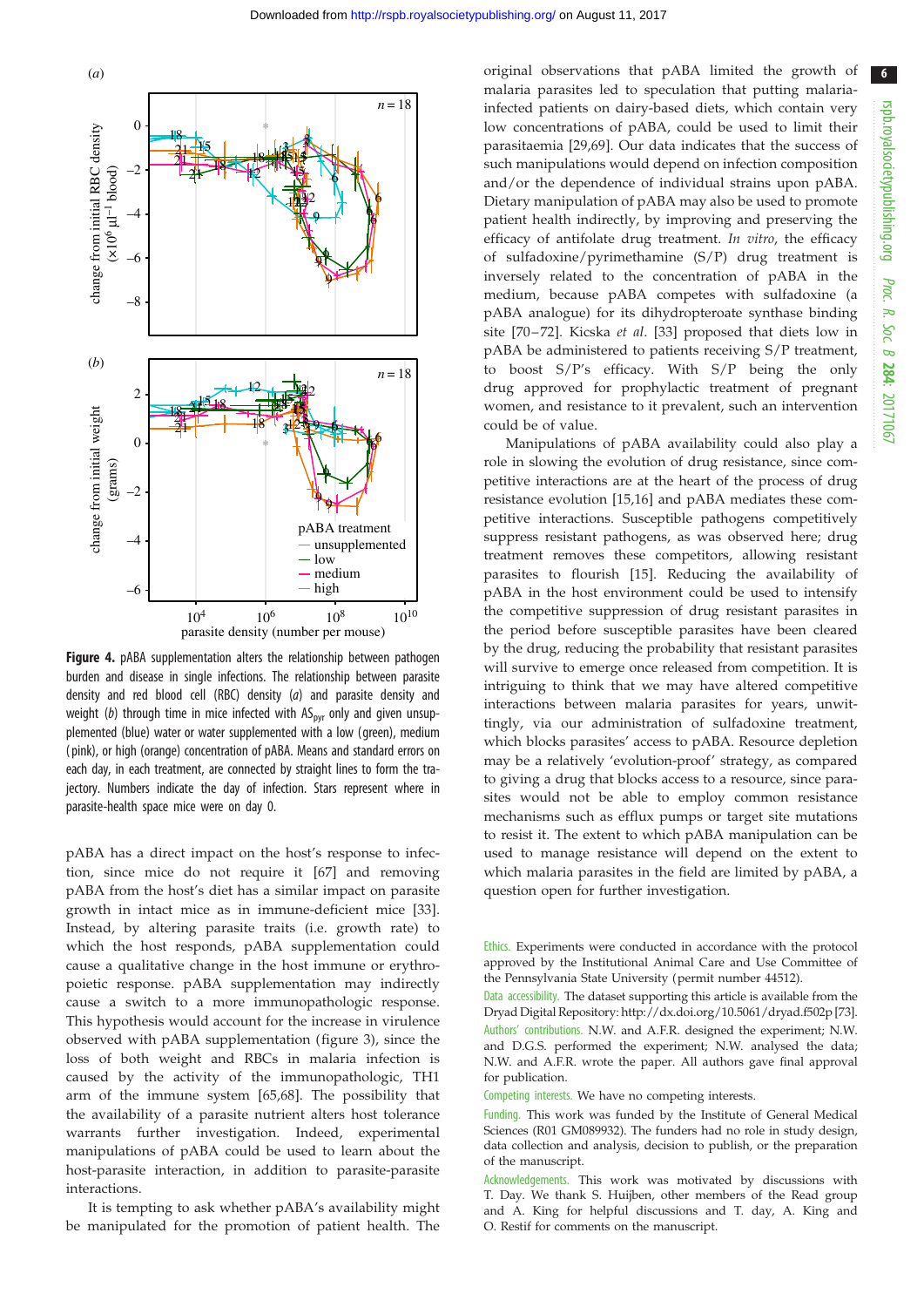## <span id="page-6-0"></span>**References**

- 1. Read AF, Taylor LH. 2001 The ecology of genetically diverse infections. Science 292, 1099-1102. [\(doi:10.1126/science.1059410\)](http://dx.doi.org/10.1126/science.1059410)
- 2. Balmer O, Tanner M. 2011 Prevalence and implications of multiple-strain infections. Lancet Infect. Dis. 11, 868– 878. ([doi:10.1016/S1473-](http://dx.doi.org/10.1016/S1473-3099(11)70241-9) [3099\(11\)70241-9\)](http://dx.doi.org/10.1016/S1473-3099(11)70241-9)
- 3. de Roode JC, Read AF, Chan BHK, Mackinnon MJ. 2003 Rodent malaria parasites suffer from the presence of conspecific clones in three-clone Plasmodium chabaudi infections. Parasitology 127, 411– 418. ([doi:10.1017/S0031182003004001](http://dx.doi.org/10.1017/S0031182003004001))
- 4. de Roode JC, Helinski MEH, Anwar MA, Read AF. 2005 Dynamics of multiple infection and withinhost competition in genetically diverse malaria infections. Am. Nat. 166, 531 – 542. [\(doi:10.1086/](http://dx.doi.org/10.1086/491659) [491659](http://dx.doi.org/10.1086/491659))
- 5. de Roode JC et al. 2005 Virulence and competitive ability in genetically diverse malaria infections. Proc. Natl Acad. Sci. USA 102, 7624– 7628. ([doi:10.1073/](http://dx.doi.org/10.1073/pnas.0500078102) [pnas.0500078102](http://dx.doi.org/10.1073/pnas.0500078102))
- 6. Koskella B, Giraud T, Hood ME. 2006 Pathogen relatedness affects the prevalence of within-host competition. Am. Nat. 168, 121 – 126. ([doi:10.1086/](http://dx.doi.org/10.1086/505770) [505770](http://dx.doi.org/10.1086/505770))
- 7. Balmer O, Stearns SC, Schötzau A, Brun R. 2009 Intraspecific competition between co-infecting parasite strains enhances host survival in African trypanosomes. Ecology 90, 3367– 3378. ([doi:10.](http://dx.doi.org/10.1890/08-2291.1) [1890/08-2291.1\)](http://dx.doi.org/10.1890/08-2291.1)
- 8. Vardo-Zalik AM, Schall JJ. 2009 Clonal diversity alters the infection dynamics of a malaria parasite (Plasmodium mexicanum) in its vertebrate host. Ecology 90, 529– 536. ([doi:10.1890/07-1866.1](http://dx.doi.org/10.1890/07-1866.1))
- 9. McWhorter AR, Smith LM, Masters LL, Chan B, Shellam GR, Redwood AJ. 2013 Natural killer cell dependent within-host competition arises during multiple MCMV infection: consequences for viral transmission and evolution. PLoS Pathog. 9, e1003111. ([doi:10.1371/journal.ppat.1003111.s002](http://dx.doi.org/10.1371/journal.ppat.1003111.s002))
- 10. Frank SA. 1996 Models of parasite virulence. Q. Rev. Biol. 71, 37 – 78. ([doi:10.1086/419267\)](http://dx.doi.org/10.1086/419267)
- 11. Brown SP, Fredrik Inglis R, Taddei F. 2009 Evolutionary ecology of microbial wars: within-host competition and (incidental) virulence. Evol. Appl. 2, 32 – 39. [\(doi:10.1111/j.1752-4571.2008.00059.x](http://dx.doi.org/10.1111/j.1752-4571.2008.00059.x))
- 12. Turner CM. 1999 Antigenic variation in Trypanosoma brucei infections: an holistic view. J. Cell Sci 112, 3187 – 3192.
- 13. Artzy-Randrup Y, Rorick MM, Day K, Chen D, Dobson AP, Pascual M. 2012 Population structuring of multi-copy, antigen-encoding genes in Plasmodium falciparum. Elife 1, e00093. [\(doi:10.7554/eLife.](http://dx.doi.org/10.7554/eLife.00093.011) [00093.011\)](http://dx.doi.org/10.7554/eLife.00093.011)
- 14. Roux D et al. 2015 Fitness cost of antibiotic susceptibility during bacterial infection. Sci. Transl. Med. 7, 297ra114. [\(doi:10.1126/scitranslmed.](http://dx.doi.org/10.1126/scitranslmed.aab1621) [aab1621\)](http://dx.doi.org/10.1126/scitranslmed.aab1621)
- 15. Day T, Huijben S, Read AF. 2015 Is selection relevant in the evolutionary emergence of drug resistance?

Trends Microbiol. 23, 126– 133. [\(doi:10.1016/j.tim.](http://dx.doi.org/10.1016/j.tim.2015.01.005) [2015.01.005\)](http://dx.doi.org/10.1016/j.tim.2015.01.005)

- 16. Read AF, Day T, Huijben S. 2011 The evolution of drug resistance and the curious orthodoxy of aggressive chemotherapy. Proc. Natl Acad. Sci. USA 108, 10 871– 10 877. [\(doi:10.1073/pnas.](http://dx.doi.org/10.1073/pnas.1100299108) [1100299108\)](http://dx.doi.org/10.1073/pnas.1100299108)
- 17. Bashey F. 2015 Within-host competitive interactions as a mechanism for the maintenance of parasite diversity. Phil. Trans. R. Soc. B 370, 20140301. [\(doi:10.1098/rstb.2014.0301](http://dx.doi.org/10.1098/rstb.2014.0301))
- 18. Alizon S, de Roode JC, Michalakis Y. 2013 Multiple infections and the evolution of virulence. Ecol. Lett. 16, 556– 567. ([doi:10.1111/ele.12076\)](http://dx.doi.org/10.1111/ele.12076)
- 19. Gardner A, West SA, Buckling AG. 2004 Bacteriocins, spite and virulence. Proc. R. Soc. Lond. B 271, 1529– 1535. [\(doi:10.1098/rspb.2004.2756\)](http://dx.doi.org/10.1098/rspb.2004.2756)
- 20. Antia R, Yates A, de Roode JC. 2008 The dynamics of acute malaria infections. I. Effect of the parasite's red blood cell preference. Proc. R. Soc. B 275, 1449– 1458. [\(doi:10.1098/rspb.2008.0198\)](http://dx.doi.org/10.1098/rspb.2008.0198)
- 21. Cobey S, Lipsitch M. 2013 Pathogen diversity and hidden regimes of apparent competition. Am. Nat. 181, 12 – 24. ([doi:10.1086/668598](http://dx.doi.org/10.1086/668598))
- 22. Råberg L, de Roode JC, Bell AS, Stamou P, Gray D, Read AF. 2006 The role of immune-mediated apparent competition in genetically diverse malaria infections. Am. Nat. 168, 41– 53. [\(doi:10.1086/](http://dx.doi.org/10.1086/505160) [505160](http://dx.doi.org/10.1086/505160))
- 23. Barclay VC, Raberg L, Chan BHK, Brown S, Gray D, Read AF. 2008 CD4<sup>+</sup> T cells do not mediate withinhost competition between genetically diverse malaria parasites. Proc. R. Soc. B 275, 1171 – 1179. [\(doi:10.1098/rspb.2007.1713\)](http://dx.doi.org/10.1098/rspb.2007.1713)
- 24. Grech K, Chan BHK, Anders RF, Read AF. 2008 The impact of immunization on competition within Plasmodium infections. Evolution 62, 2359-2371. [\(doi:10.1111/j.1558-5646.2008.00438.x\)](http://dx.doi.org/10.1111/j.1558-5646.2008.00438.x)
- 25. Burns N, James CE, Harrison E. 2015 Polylysogeny magnifies competitiveness of a bacterial pathogen in vivo. Evol. Appl. 8, 346– 351. [\(doi:10.1111/eva.](http://dx.doi.org/10.1111/eva.12243) [12243\)](http://dx.doi.org/10.1111/eva.12243)
- 26. Ghoul M, West SA, Johansen HK, Molin S, Harrison OB, Maiden MCJ, Jelsbak L, Bruce JB, Griffin AS. 2015 Bacteriocin-mediated competition in cystic fibrosis lung infections. Proc. R. Soc. B 282, 20150972. ([doi:10.1098/rspb.2015.0972\)](http://dx.doi.org/10.1098/rspb.2015.0972)
- 27. Müller IB, Hyde JE. 2013 Folate metabolism in human malaria parasites—75 years on. Mol. Biochem. Parasitol. 188, 63 – 77. ([doi:10.1016/j.](http://dx.doi.org/10.1016/j.molbiopara.2013.02.008) [molbiopara.2013.02.008](http://dx.doi.org/10.1016/j.molbiopara.2013.02.008))
- 28. Salcedo-Sora JE, Ward SA. 2013 The folate metabolic network of Falciparum malaria. Mol. Biochem. Parasitol. 188, 51 – 62. ([doi:10.1016/j.](http://dx.doi.org/10.1016/j.molbiopara.2013.02.003) [molbiopara.2013.02.003](http://dx.doi.org/10.1016/j.molbiopara.2013.02.003))
- 29. Hawking F. 1954 Milk, p-aminobenzoate, and malaria of rats and monkeys. Br. Med. J. 1, 425 – 429. [\(doi:10.1136/bmj.1.4859.425\)](http://dx.doi.org/10.1136/bmj.1.4859.425)
- 30. Jacobs RL. 1964 Role of p-aminobenzoic acid in Plasmodium berghei infection in the mouse. Exp.

Parasitol. **15**, 213-225. [\(doi:10.1016/0014-](http://dx.doi.org/10.1016/0014-4894(64)90017-7) [4894\(64\)90017-7](http://dx.doi.org/10.1016/0014-4894(64)90017-7))

- 31. Peters W. 1967 Chemotherapy of Plasmodium chabaudi infection in albino mice. Ann. Trop. Med. Parasitol. 61, 52 – 56. [\(doi:10.1080/00034983.1967.](http://dx.doi.org/10.1080/00034983.1967.11686457) [11686457\)](http://dx.doi.org/10.1080/00034983.1967.11686457)
- 32. Morgan S. 1972 Effect of PABA and sulphadiazine on two pyrimethamine-resistant Plasmodium berghei yoelii lines. Trans. R. Soc. Trop. Med. Hyg. 66, 542– 548. ([doi:10.1016/0035-9203\(72\)90299-4](http://dx.doi.org/10.1016/0035-9203(72)90299-4))
- 33. Kicska GA, Ting L-M, Schramm VL, Kim K. 2003 Effect of dietary p-aminobenzoic acid on murine Plasmodium yoelii infection. J. Infect. Dis. 188, 1776– 1781. ([doi:10.1086/379373\)](http://dx.doi.org/10.1086/379373)
- 34. Walliker D, Carter R, Morgan S. 1973 Genetic recombination in Plasmodium berghei. Parasitology 66, 309 – 320. [\(doi:10.1017/S0031182000045248](http://dx.doi.org/10.1017/S0031182000045248))
- 35. Taylor LH, Walliker D, Read AF. 1997 Mixedgenotype infections of malaria parasites: withinhost dynamics and transmission success of competing clones. Proc. R. Soc. Lond. B 264, 927– 935. [\(doi:10.1098/rspb.1997.0128\)](http://dx.doi.org/10.1098/rspb.1997.0128)
- 36. de Roode JC, Culleton RL, Cheesman SJ, Carter R, Read AF. 2004 Host heterogeneity is a determinant of competitive exclusion or coexistence in genetically diverse malaria infections. Proc. R. Soc. B 271, 1073– 1080. ([doi:10.1098/rspb.2004.2695\)](http://dx.doi.org/10.1098/rspb.2004.2695)
- 37. Bell AS, de Roode JC, Sim D, Read AF. 2006 Withinhost competition in genetically diverse malaria infections: parasite virulence and competitive success. Evolution **60**, 1358 - 1371. [\(doi:10.1111/j.](http://dx.doi.org/10.1111/j.0014-3820.2006.tb01215.x) [0014-3820.2006.tb01215.x](http://dx.doi.org/10.1111/j.0014-3820.2006.tb01215.x))
- 38. Goldberg DE, Barton AM. 1992 Patterns and consequences of interspecific competition in natural communities: a review of field experiments with plants. Am. Nat. 139, 771– 801. [\(doi:10.1086/](http://dx.doi.org/10.1086/285357) [285357\)](http://dx.doi.org/10.1086/285357)
- 39. Drew DR, Reece SE. 2007 Development of reversetranscription PCR techniques to analyse the density and sex ratio of gametocytes in genetically diverse Plasmodium chabaudi infections. Mol. Biochem. Parasitol. 156, 199-209. [\(doi:10.1016/j.](http://dx.doi.org/10.1016/j.molbiopara.2007.08.004) [molbiopara.2007.08.004](http://dx.doi.org/10.1016/j.molbiopara.2007.08.004))
- 40. Huijben S, Nelson WA, Wargo AR, Sim DG, Drew DR, Read AF. 2010 Chemotherapy, within-host ecology and the fitness of drug-resistant malaria parasites. Evolution 64, 2952– 2968. ([doi:10.1111/j.1558-](http://dx.doi.org/10.1111/j.1558-5646.2010.01068.x) [5646.2010.01068.x\)](http://dx.doi.org/10.1111/j.1558-5646.2010.01068.x)
- 41. R Core Team. 2015 R: a language and environment for statistical computing. Vienna, Austria: R Foundation for Statistical Computing.
- 42. Zuur AF, Ieno EN, Walker NJ, Saveliev AA, Smith GM. 2009 Mixed effects models and extensions in ecology with R. New York, NY: Springer.
- 43. Pollitt LC, Reece SE, Mideo N, Nussey DH, Colegrave N. 2012 The problem of auto-correlation in parasitology. PLoS Pathog. 8, e1002590. ([doi:10.](http://dx.doi.org/10.1371/journal.ppat.1002590.g003) [1371/journal.ppat.1002590.g003\)](http://dx.doi.org/10.1371/journal.ppat.1002590.g003)
- 44. Pollitt LC, Huijben S, Sim DG, Salathe RM, Jones MJ, Read AF. 2014 Rapid response to selection,